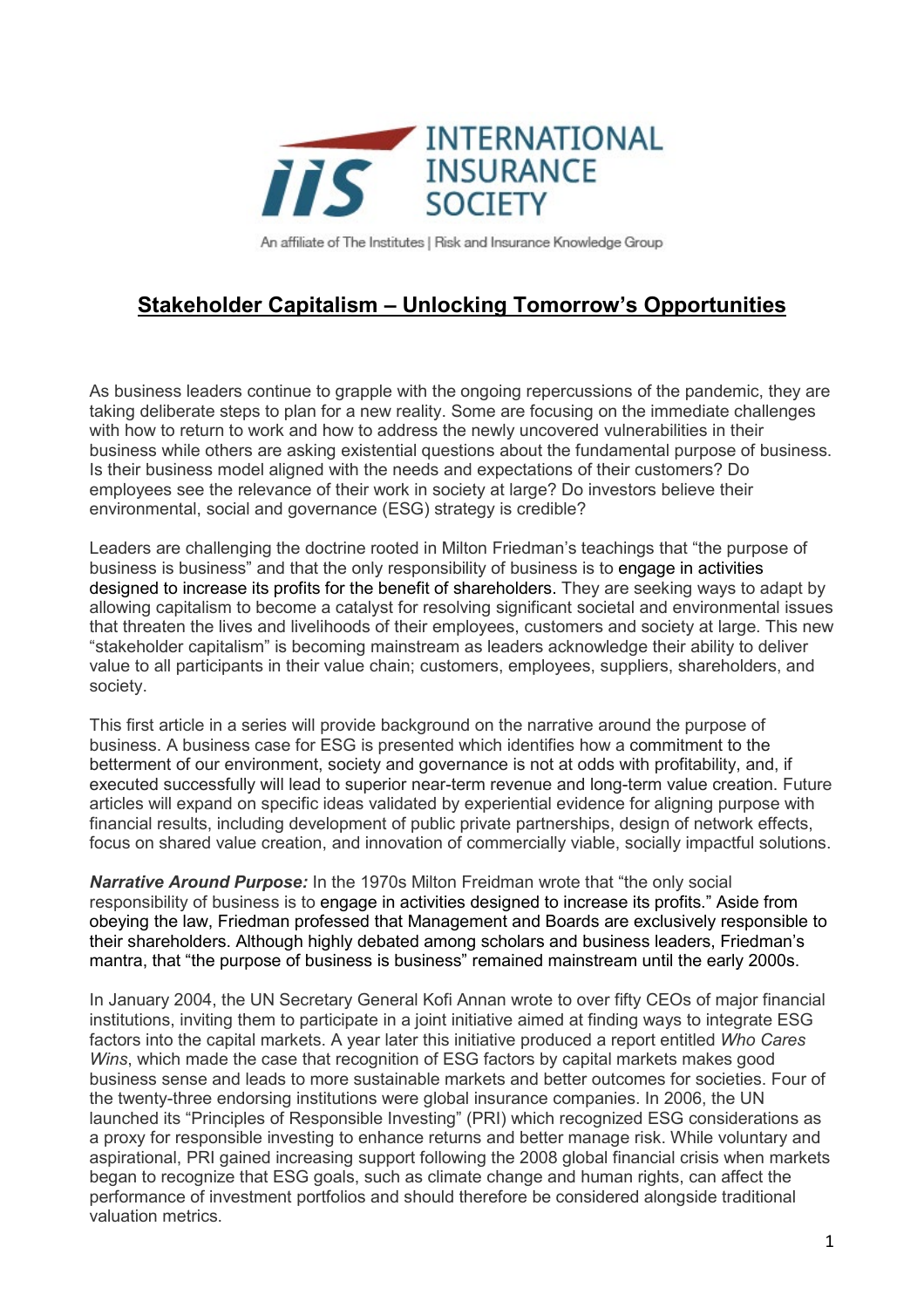These discussions were largely driven by the investment community until 2019 when the Business Roundtable, a non-profit organization composed of two hundred CEOs of major U.S. companies, released a statement redefining the purpose of a corporation: to promote a new economy for the benefit of all stakeholders including customers, employees, suppliers, communities, shareholders, and society at large. Today mega trends such as "hyper-transparency," "stakeholder activisms" and "societal expectations" are catalytic forces driving leaders to prioritize ESG factors. Leaders are seeking ways to balance short- and long-term business pressures in order to ensure that all stakeholders prosper together.

Despite these proclamations, a widespread challenge for leaders to incorporate ESG factors into corporate strategy has been the lack of a transparent, comparable framework for measuring and reporting sustainable value creation for all stakeholders. In response to this challenge, the World Economic Forum's business community, represented by the International Business Council, acknowledged this problem and launched an international initiative for collective action to identify a core set of ESG metrics and disclosures that could be reflected in annual reports of companies on a consistent basis across industry sectors and countries. At the 2020 Annual Meeting in Davos, the World Economic Forum released a consultation paper titled *Toward Common Metrics and Consistent Reporting of Sustainable Value Creation*. The paper, developed in collaboration with Deloitte, EY, KPMG, and PwC, proposes to establish common metrics for consistent reporting and tracking progress in sustainable value creation resulting from investments in ESG initiatives. Suggested metrics include disclosure related to gender equality, compensation practices, and supply chain management. The adoption of an acceptable framework supporting a consistent set of metrics for tracking progress should catapult stakeholder capitalism beyond an investmentdriven thesis into a permanent part of the modern corporate ethos.

While insurance leaders have joined the narrative and many are vocal advocates of stakeholder capitalism, insurance is a natural fit for this new approach to sustainable value creation. The insurance business is rooted in the societal construct that risk should be mutualized. In this way, the insurance industry is well positioned to implement an ESG framework for stakeholder capitalism because it is embedded in the very fundamentals of their business.

*The Business Case:* Today, companies who have placed ESG factors central to their strategy and operations range from small start-ups to mega global conglomerates across all industries. The one thing all of these enterprises have in common is a clear understanding of what they stand for and a willingness to define their mission beyond the tangible or competitive nature of their products or services. These firms recognize that a well-executed commitment to betterment of our environment, society and governance will lead to superior near-term revenue and long-term value creation.

But how exactly does a strong ESG proposition make financial sense? Research and experiential evidence are clear that firms with a strong ESG mindset adhere to the conditions which drive productivity, creativity, and courage; all of which are directly linked to higher profitability. The conditions include intrinsic motivation of employees, trust, and dense social relationships. As a corollary, research is also clear that the lack of focus on ESG factors generate liabilities. For example, the environmental degradation or lack of inclusivity carries consequences such as reputational damage resulting in the inability to attract talent necessary for delivering top quartile financial results.

However, we know from research that customers today demand more than being sold a product. Good service is the floor for the modern consumer who also evaluates a company based on where it stands on matters of principle, such as the environment, social justice, and inclusive corporate governance. Through stakeholder alignment, insurance companies can earn customer loyalty that has the added benefit of helping control the frictional costs associated with contracting under uncertainty (e.g. moral hazard, fraud).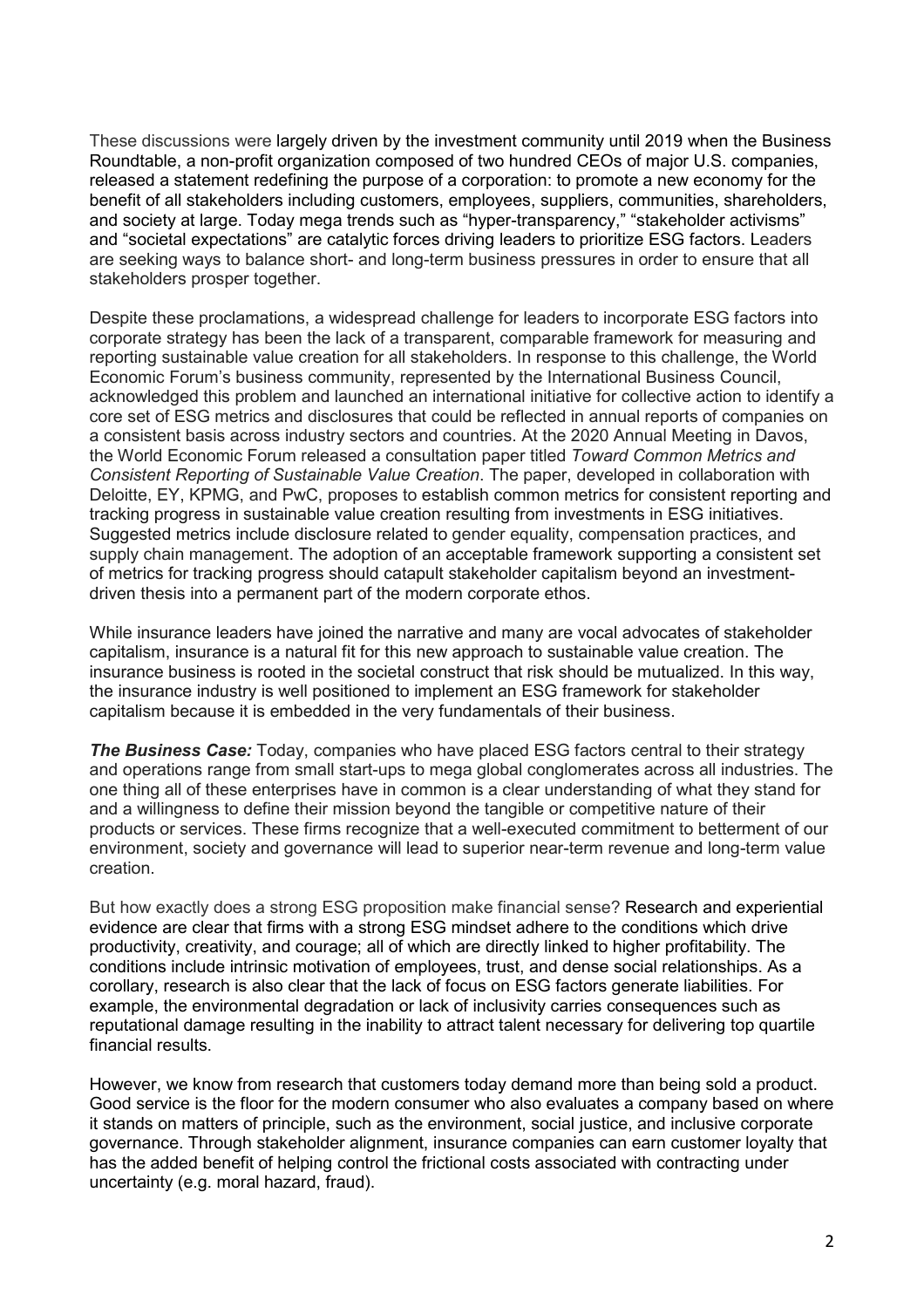In addition to improving employee productivity and increasing top line growth through building brand loyalty with customers, a credible focus on ESG factors can actually reduce direct costs, minimize regulatory and legal interventions, and optimize capital allocation. For example, a company's direct costs can be reduced through lower energy consumption, reduced water intake, and decrease waste. By stepping back and framing products and services in terms of how they deliver solutions to environmental and societal problems, firms can gain access to government subsidies and engage regulators in a more constructive dialogue. Lastly, by fully recognizing the opportunity costs associated with the consequences of not doing business under ESG principles, firms will more efficiently allocate capital and avoid investments that will not pay off in the longerterm.

*Looking Back to Look Forward*: This brings us back to Friedman's doctrine. Freidman's conclusion that the singular purpose of business is to maximize shareholder wealth is dependent on the validity of two critical assumption. First, he theorized that markets are free and equally available to all. Second, he assumed that price reflects all costs. In free markets, prices for goods and services are set by supply and demand without intervention by regulation. With regard to his second assumption, a company engaging in such activities as environmental degradation or who lack diversity and inclusion would, in fact, have a higher cost of capital than companies committed to ESG; and this higher cost of capital would be priced. Markets are not free nor clairvoyant in pricing the risks associated with ignoring ESG factors. The limitation of Friedman's assumptions helps us understand the misconception resulting from his conclusion and why ESG factors are critical in the 21st century economy. Perhaps in time widespread adoption of clear, consistent metrics for tracking and reporting ESG factors may enable markets to explicitly assign a lower cost of capital to firms who effectively manage ESG risk. Until then, markets remain incomplete. Nevertheless leaders who willingly embed an ESG mindset in their operations will enjoy financial benefits by improving employee productivity, increasing top line growth, reducing direct costs, minimizing regulatory and legal interventions, and optimizing capital expenditures resulting in sustainable value creation.

As the case for a strong ESG ethos becomes more compelling there will be widespread adoption in the business of insurance. The adoption must be authentic, credible and deeply embedded in how the company and its leaders act. Products will be repositioned in terms of the role they serve in resolving environmental or societal problems. Business relationships will be established in terms of shared value creation. The industry will develop a labyrinth of public-private partnerships positioning insurance as a part of a broader solution to complex ESG issues. As with all risk, proactive management is superior to reactive management. The cliché that "An ounce of prevention is worth a pound of cure." is actually quite apropos. Leaders committed to embedding an ESG agenda in their core operations, and who recognize how their actions can manifest in measurable financial results, will unlock tomorrow's opportunity. *Perhaps the purpose of business is purpose.*

9.2020



**Joan Lamm-Tennant, PhD IIS Research Expert: Resilience**